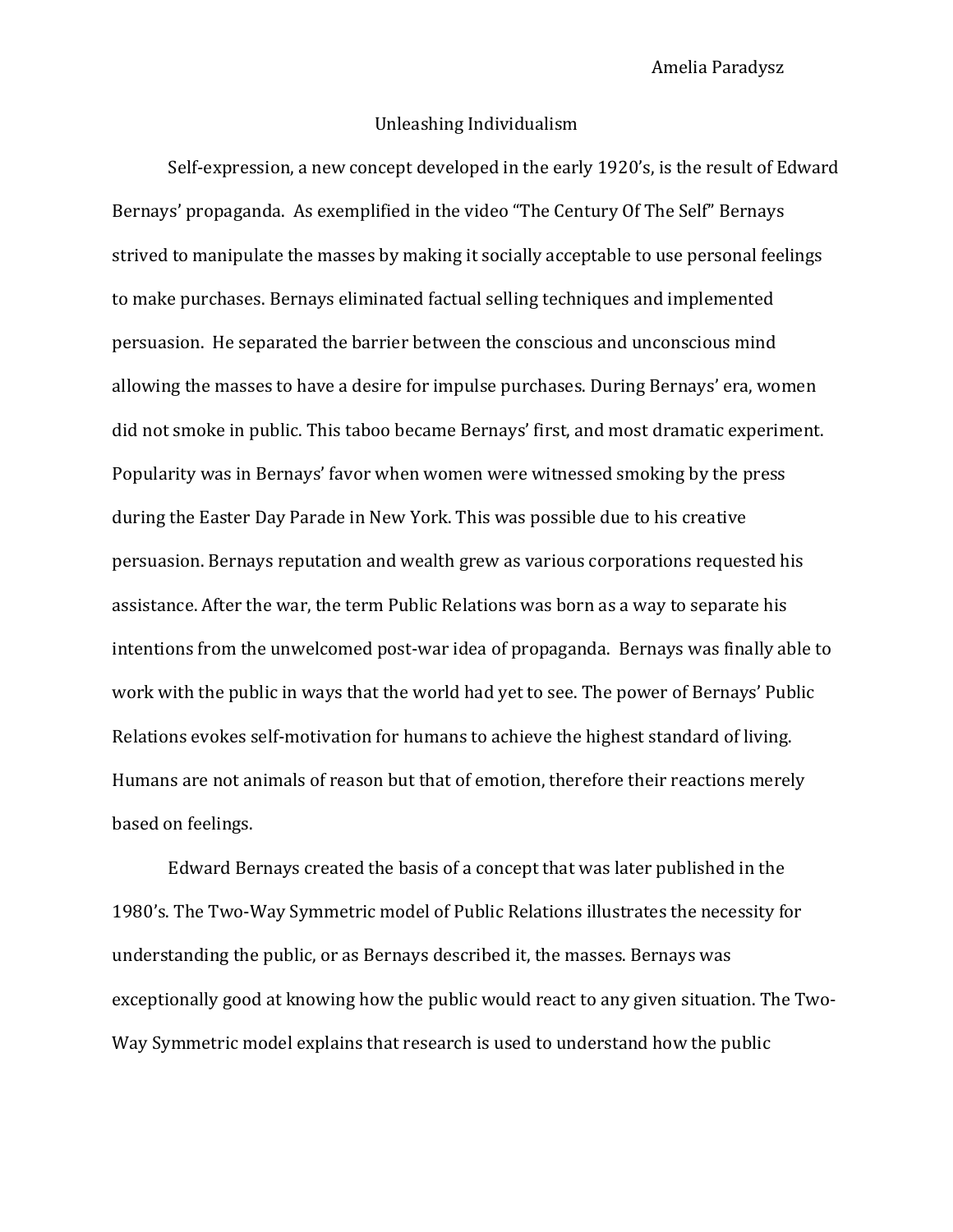perceives the organization and to then determine the consequences the organization may experience through various actions (p. 57).

Although though some strategies may have altered, Public Relations as a concept that remained consistent. Richard Edelman, CEO of Edelman Worldwide comments, "Public engagement is a reflection of public relations" (p. 36). Not only is this statement relative in the present, it is virtually identical to Edward Bernays' era. Engaging the public, or the masses, by giving them the ability to make decisions solely on emotion is the basis of Public Relations. This concept began in the 1920's and continues to be the structure of today's world. This idea parallels Coca Cola's intentions in their past commercial entitled "Have You Ever Asked Yourself Who Will Go To Your Funeral?". The underlying selling technique that Coca Cola used in this commercial was to appeal to generation X, those that did not wasn't to use their parent's products. Coca Cola utilized individualism within the commercial by engaging all types of people into the cheerful funeral parade. Coca Cola was not sold to generation X by factual statements but by the underlying message that this product will bring joy to all individuals regardless of their character. This emotional technique stemmed from Edward Bernays' early concepts of propaganda and is still relative in today's environment.